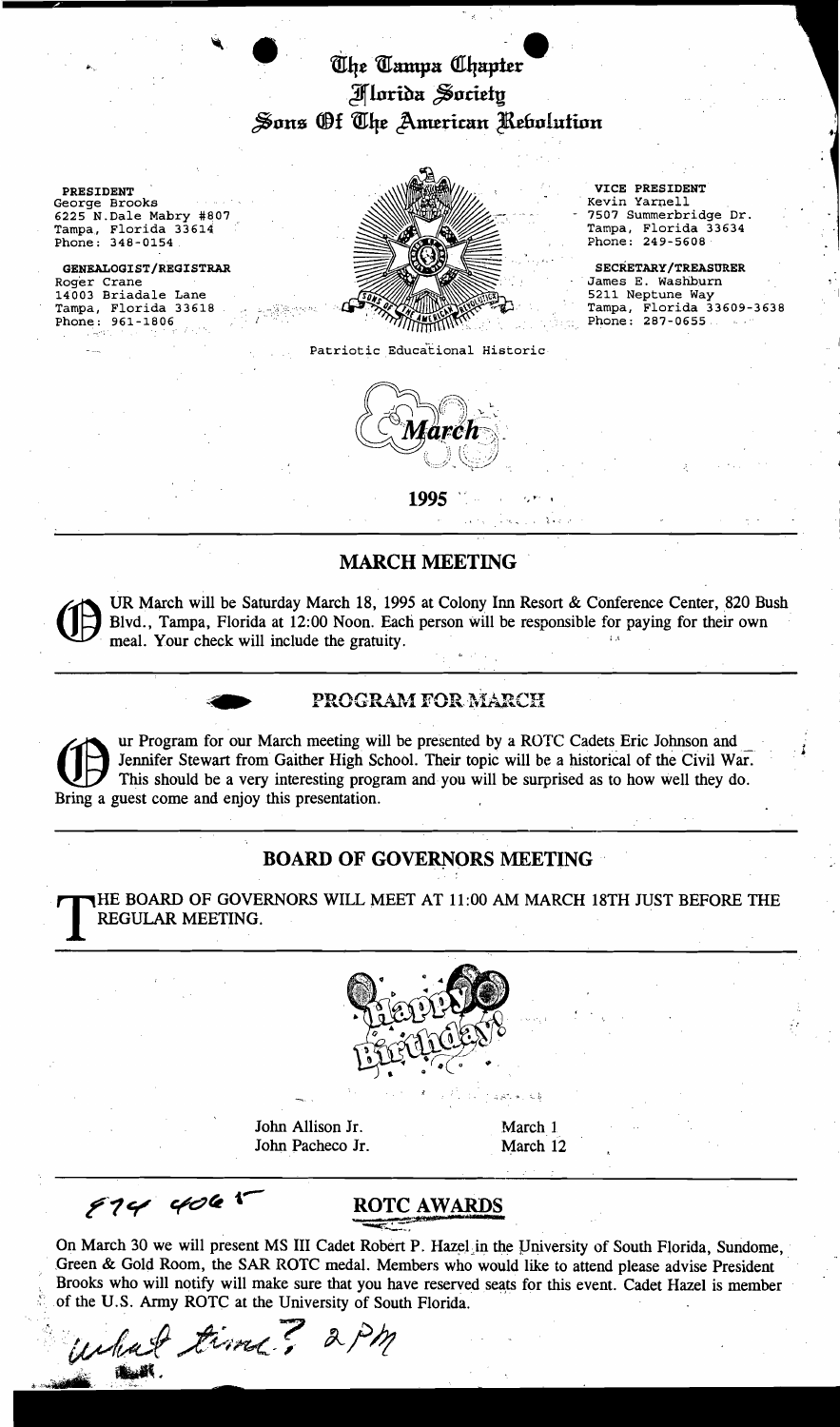On April 27 we will present AS 100 Cadet Joseph W. Hoover III, of Pompano Beach, Florida the SAR ROTC medal. Cadet Hoover is member of the Air Force ROTC at the University of Tampa has a grade point average of 3.1 and Majoring in Psychology.

I can't help but notice that Captain James J. Chambers, Jr. is the Commandant of Cadets at the University of Tampa and wonder if he is of any relation to our Dr. James A. Chambers?

#### would always from your de work the ingerighted of well.  $\sim \epsilon_{\rm p} / \sqrt{\mu}$  and  $\epsilon$  as a construction

### ายน ฉัน กล่ะ"  $\overline{1,1}$  , and  $\overline{1,2}$

### **TAMPA CHAPTER SAR**

### MINUTES OF THE REGULAR MEETING HELD FEBRUARY 18, 1995 AT THE COLONY HOTEL AND CONFERENCE CENTER, EAST BUSCH BOULEVARD, TAMPA, FLORIDA

The meeting was called to order at 12:02 PM by President George Brooks.

In the absence of Chaplain Larry Huntley Secretary Jim Washburn gave the trivocation.

President Brooks led the SAR pledge.

President Brooks introduced guests as Mrs. Jeanne Mason, Denis Fusilier, ROTC Cadet Kevin Crouch, Kevin's father Mr. Crouch and his son Woody.

The minutes of the January Meeting were approved as printed in the newsletter.

The treasurer's report showed, as reported to the Board of Governors at their meeting which preceded this regular meeting, as follows:

| Income                | 210.47   |
|-----------------------|----------|
| Expense               | $-68.38$ |
|                       |          |
| Net Income            | 140.09   |
| Chapter Funds 1/1/95  | 1307.83  |
|                       |          |
| Chapter Funds 2/18/95 | 1449.93  |
|                       |          |

National, State and the '98 Congress assessment dues and funds in the amount of \$810.00 were transferred to State Secretary Larry Bradley since the January meeting. The annual report which accompanied the payment showed that Chapter gained no new members in 1995 but lost seven members. Membership now stands at 30.

President Brooks remarked that the Chapter has done "a great job" at husbanding and nursing its resources. Treasurer Washburn then reported that the Board of Governors at its meeting had approved a budget for 1995 that equally balanced income and expense.

President Brooks reported that the Chapter was waiting to hear from the Veterans Museums to whether or not it accepted the offer of a Revolutionary War vintage tree.

He reported that he had contacted the Purple Heart Association regarding the possibility of Purple Heart holders being guests of the Chapter if they so chose.

President Brooks reported that he intended that the Chapter do more interaction with the DAR with primary intent of the Chapter recruiting more SAR members from those males the DAR referred to the Chapter.

He said that the BOG had approved a Flag Certificate for the Children's Services Center of Hillsborough County. The Center has an agricultural department which will tend a Revolutionary War vintage tree for a year or so until the tree is well established enough to be planted in the ground with minimum of further tending, if any.

Editor Elwin Thrasher said that the Chapters Yearbook would be ready in April.

 $\mathcal{F}^{\text{in}}_{\text{in}}$  ,

 $\sqrt{2}$  to  $\tau$  .

Secretary Washburn noted that National had informed him that the SAR membership cards would be sent to the Chapter around the first of March. He hoped that they would be ready for distribution by the time of the March meeting.

Following lunch, George mentioned that on the Learning Channel there is a special on George Washington which made the point that Washington was better General than some critics gave him credit of being. He also mentioned that he had taped a program called the American Revolution In 30 Minutes but, unfortunately he taped another program on top of it. For the folks who were not at the last meeting, he called attention to the six hour spectacular on the American Revolution of which he has a copy. (This TV series is written up on page 23 of the Spring 1994 issue of the SAR Magazine including the address to be contacted by anyone wishing more information about it.)

He reported on his attendance at the winter meeting of the FLSSAR Board of Management meeting. He mentioned that the Florida Society being the third largest in the Society with 33 local Chapters. The State's activities are rather "robust" in terms of the total SAR. He found it "amazing" that the State had passed a resolution recommending that the National dues be increased but very commendable too.

He volunteered to go back four or five years of financial statements of the FLSSAR and recast them in a way to show the percentage shifts to give more insight into the changes occurring.